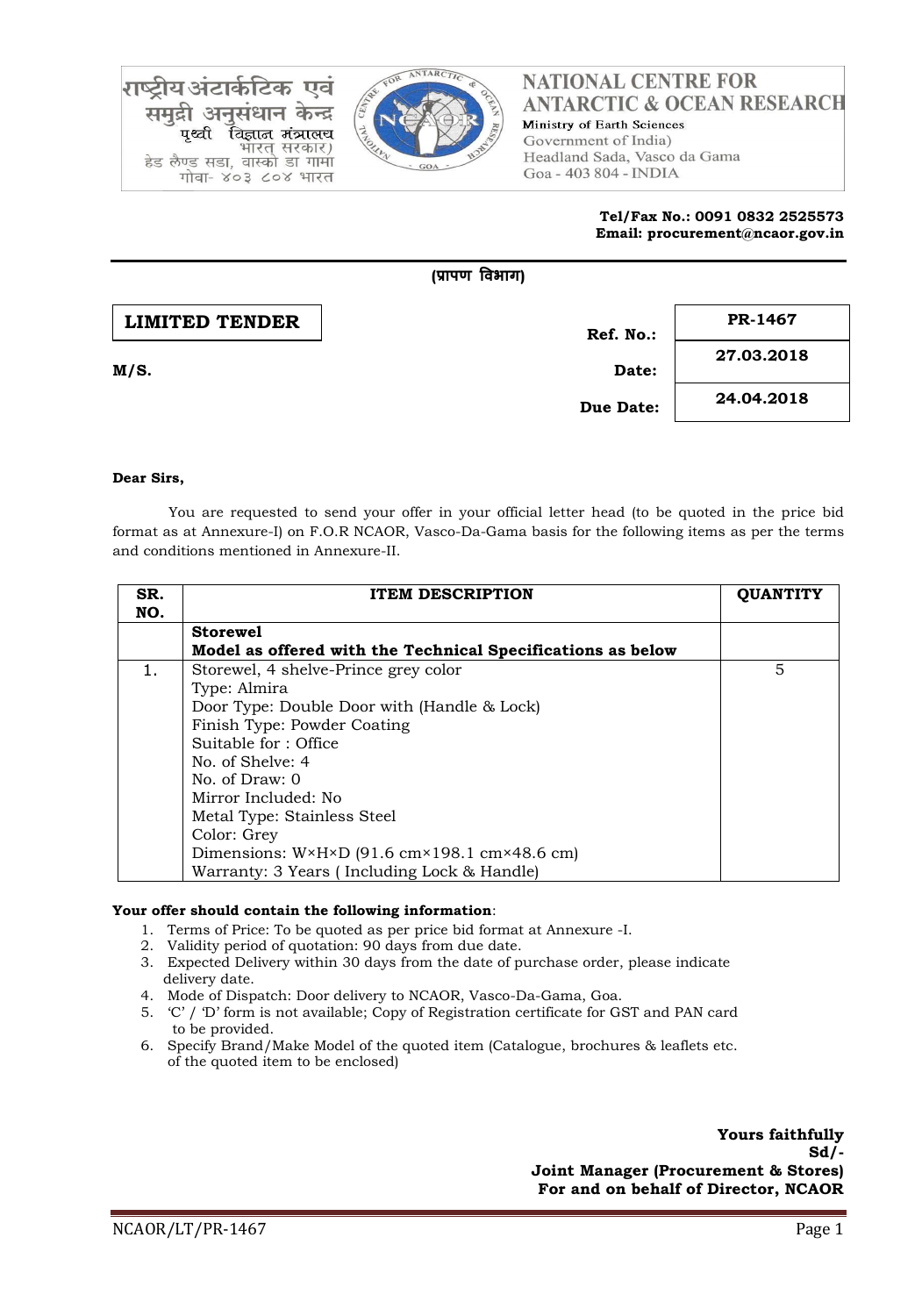### **PRICE BID FORMAT**

### **To be quoted in the following format only on F.O.R, NCAOR, Vasco Da Gama, Goa Basis.**

| Sr.<br>No<br>$\bullet$ | Item Description & Specifications                                                                                                                                                                                                                                                                                                                                                                        | <b>Specify</b><br>Make<br>/Brand | Quantity | Unit rate<br>Quoted in<br><b>INR</b> (after<br>offering<br>maximum<br>discount) | <b>Total</b><br>(Col.1x)<br>Col.2) | <b>GST Amount</b><br>& % applied | <b>Total Quoted</b><br><b>Amount in INR</b><br>(should not be<br>more than MRP)<br>$(Col.3 + Col.4)$ |
|------------------------|----------------------------------------------------------------------------------------------------------------------------------------------------------------------------------------------------------------------------------------------------------------------------------------------------------------------------------------------------------------------------------------------------------|----------------------------------|----------|---------------------------------------------------------------------------------|------------------------------------|----------------------------------|------------------------------------------------------------------------------------------------------|
|                        |                                                                                                                                                                                                                                                                                                                                                                                                          |                                  | (Col. 1) | (Col.2)                                                                         | (Col.3)                            | (Col.4)                          | (Col.5)                                                                                              |
|                        | <b>Storewel</b><br>offered<br><b>Technical</b><br>Model<br>with<br>the<br>as<br><b>Specifications as below</b>                                                                                                                                                                                                                                                                                           |                                  |          |                                                                                 |                                    |                                  |                                                                                                      |
|                        | Storewel, 4 shelve-Prince grey color<br>Type: Almira<br>Door Type: Double Door with (Handle & Lock)<br>Finish Type: Powder Coating<br>Suitable for: Office<br>No. of Shelve: 4<br>No. of $Draw: 0$<br>Mirror Included: No<br>Metal Type: Stainless Steel<br>Color: Grey<br>Dimensions: $W \times H \times D$ (91.6 cm $\times$ 198.1 cm $\times$ 48.6 cm)<br>Warranty: 3 Years (Including Lock & Handle) |                                  | 5        |                                                                                 |                                    |                                  |                                                                                                      |
|                        | <b>Grand Total</b>                                                                                                                                                                                                                                                                                                                                                                                       |                                  |          |                                                                                 |                                    |                                  |                                                                                                      |
|                        | Total amount inclusive of GST in words:                                                                                                                                                                                                                                                                                                                                                                  |                                  |          |                                                                                 |                                    |                                  |                                                                                                      |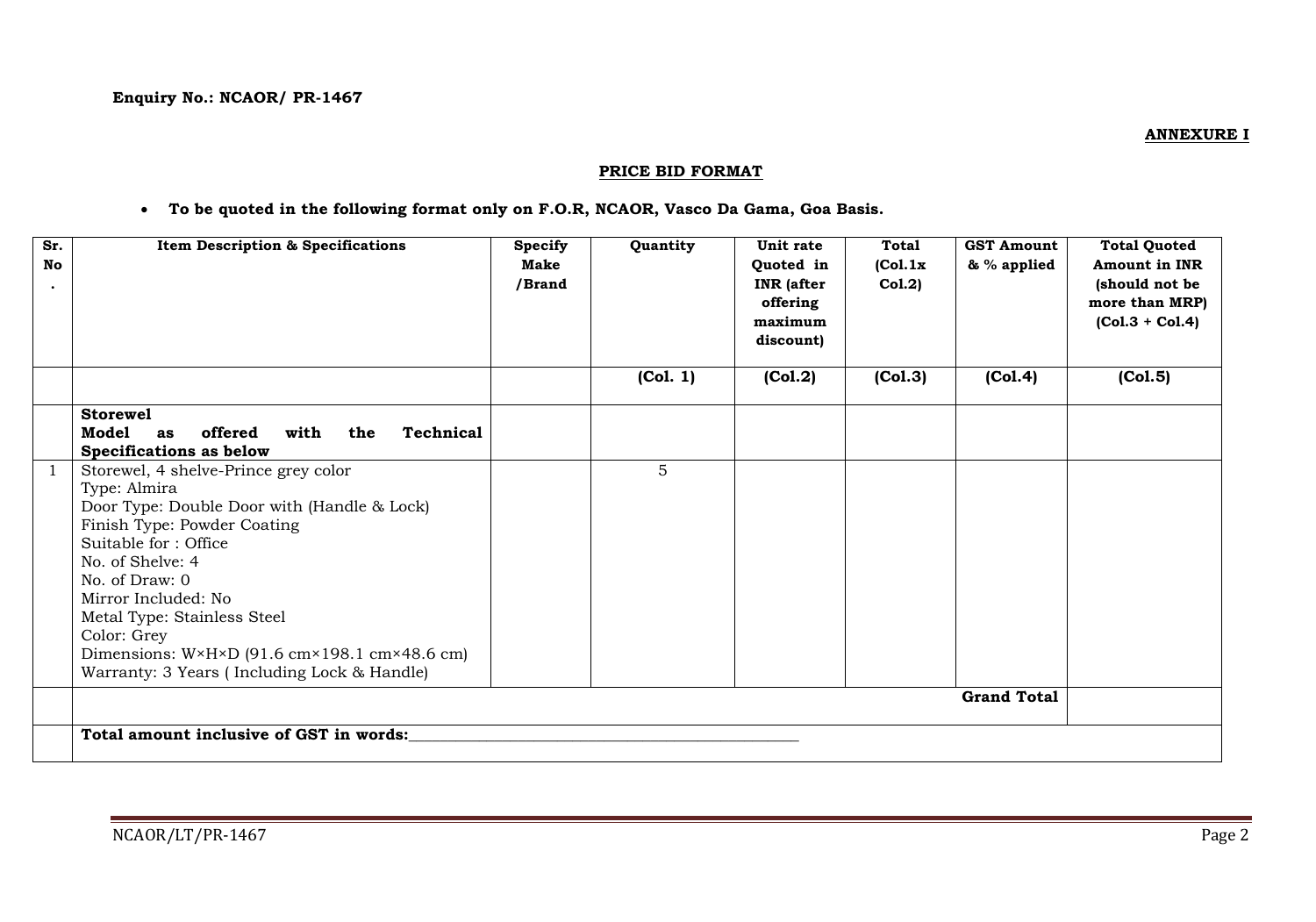$\bullet$  **GSTN:** 

**1. Validity: 90 days from the due date of tender.**

**2. Delivery on or before (Please Specify): \_\_\_\_\_\_\_\_\_\_\_\_\_\_\_\_\_\_\_\_\_\_**

**I/We accept all the terms & conditions of the enquiry and in case of award of purchase order we will supply goods as above.**

**Signature:**

**Designation:**

**Bidders Name with address & Seal:**

**Phone No.:**

**Email Address:**

 **Date**:-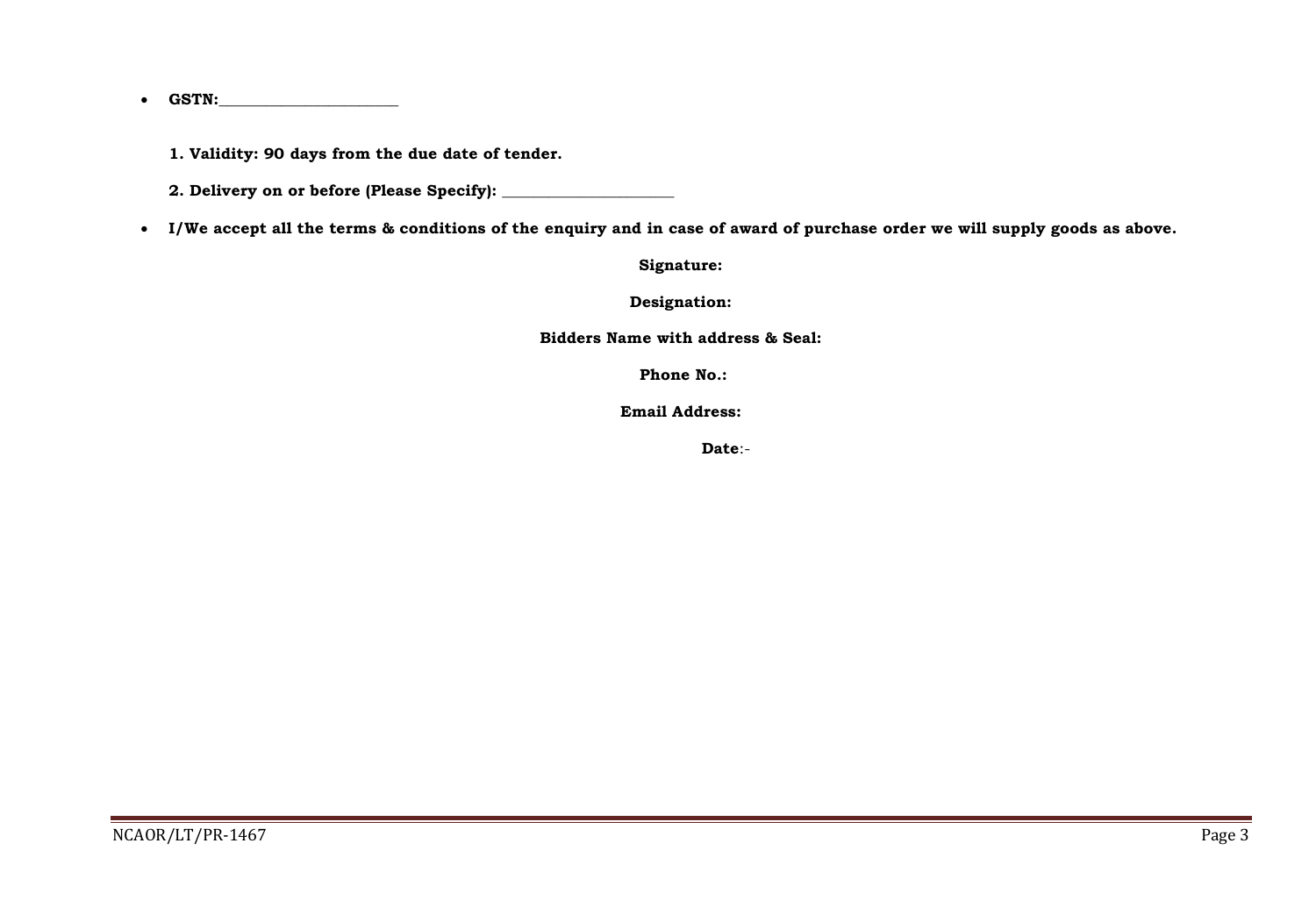### **PURCHASE ENQUIRY – GENERAL TERMS AND CONDITIONS**

1. This quotation and any order resulting from this Enquiry shall be governed by Terms and Conditions mentioned in this enquiry.

2. Where counter terms and conditions of business have been offered by this supplier, we shall not be deemed to be governed by these unless our specific written/ acceptance there of has been given.

3. No conditions and terms notice of which has not been given by the Supplier while submitting quotation will be considered by us if put forward in subsequent correspondence.

4. **Quotation:** Quotation should be **submitted only in given price bid format (Annexure I)** in a sealed envelope super scribed with Enquiry Number and Due Date and the same must reach our office on or before the Due Date. Quotations should preferably be typed and without any corrections and over writings.

5. **Specifications:** Materials should be offered strictly conforming to our specification. The deviation in specification if any should be clearly indicated by the supplier in his quotation. The supplier should also indicate make/type No. of the materials offered. Vague terms such as Best Indian, Best Indigenous. Imported Make should not be used.

6. The rate quoted against each should be in units stated in the Enquiry. Where quotations are in terms of units other than those specified, relationship between the two sets of units must be furnished.

7. **Samples:** Samples where asked for shall be submitted, free of all charges and should reach us before the Due Date of the Enquiry. Sample must be carefully packed and labeled clearly with enquiry No. & due date. We shall not be responsible in any way for the loss or damage of samples due to any reasons whatsoever. In the event of the non-acceptance of offer, supplier will have to remove the samples at his own expenses.

8. **Terms of prices:** Quotation should be submitted on F.O.R. Vasco or F.O.R. Destination price including transit Insurance. Preference will be given to such quotations. For quotations Ex-Works, Ex- godown/ F.O.R. Dispatching Station, the approximate packing, forwarding & freight should be indicated by the supplier. Quotations from Local Suppliers should be delivered at our stores.

9. **Validity:** The quotation should remain valid for a **minimum period of 90 days from the Due Date of the Enquiry.** 

10. **Sales Tax: NCAOR is not entitled to issued Form C or D**. No Sales Tax or any other tax shall be payable by us unless payment of the same is specifically mentioned by the suppliers in their quotation and same is legally leviable.

## 11. **NCAOR is exempted from payment of Custom duty as per Government notification.**

12**. Duties / Taxes:** Percentage charged should be clearly mentioned in the price bid.